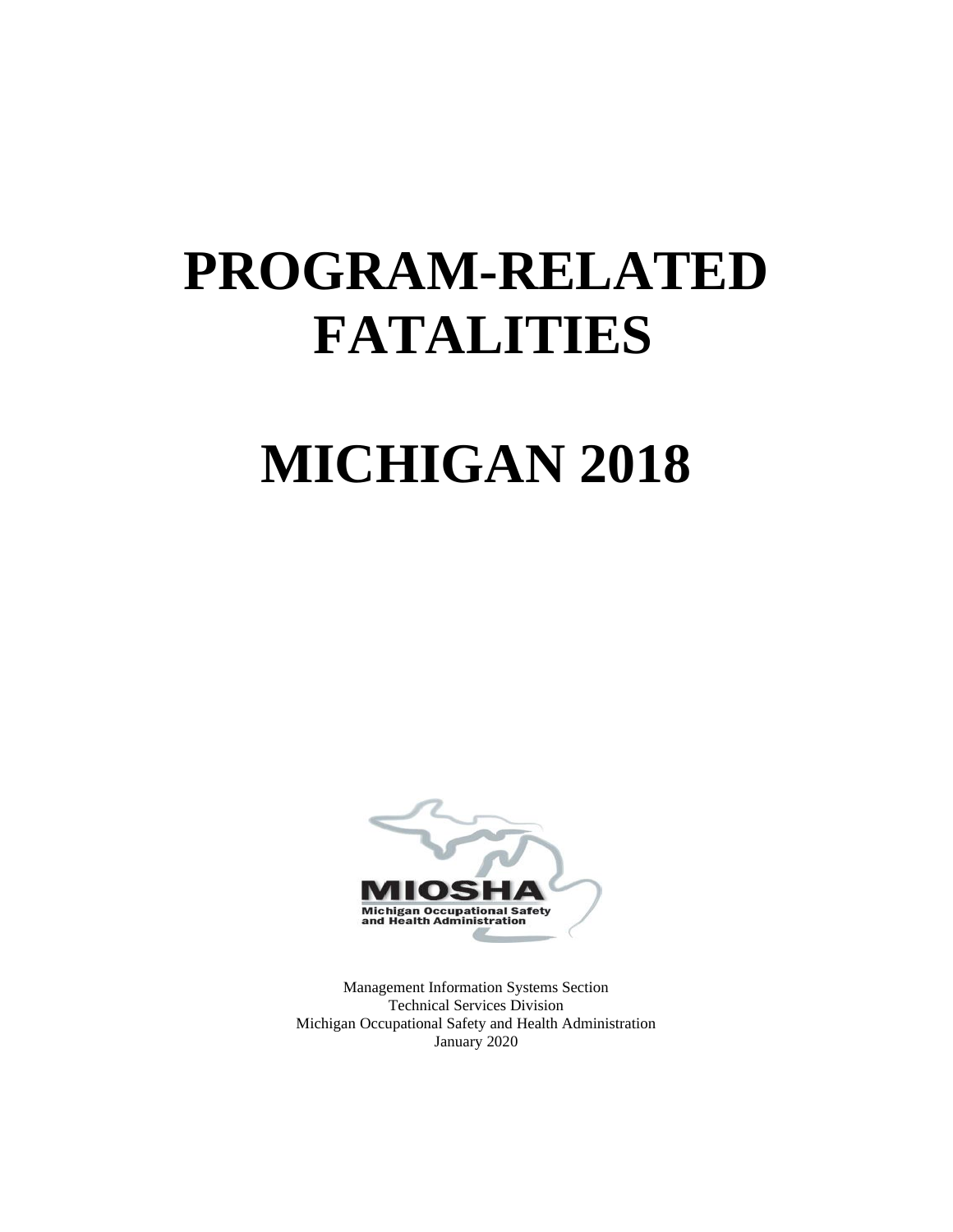# **TABLE OF CONTENTS**

| TABLE 6 PROGRAM-RELATED FATALITIES BY INDUSTRY GROUPS AND DAY OF THE WEEK,10 |  |
|------------------------------------------------------------------------------|--|
| TABLE 7 PROGRAM-RELATED FATALITIES BY COUNTY OF OCCURRENCE, 11               |  |
| PROGRAM-RELATED FATALITY INCIDENTS BRIEF DESCRIPTIONS OF CASES BY INDUSTRY   |  |
|                                                                              |  |
|                                                                              |  |
|                                                                              |  |
|                                                                              |  |
|                                                                              |  |
|                                                                              |  |
|                                                                              |  |
| ADMINISTRATIVE & SUPPORT & WASTE MANAGEMENT & REMEDIATION SERVICES16         |  |
|                                                                              |  |
|                                                                              |  |
|                                                                              |  |
|                                                                              |  |
|                                                                              |  |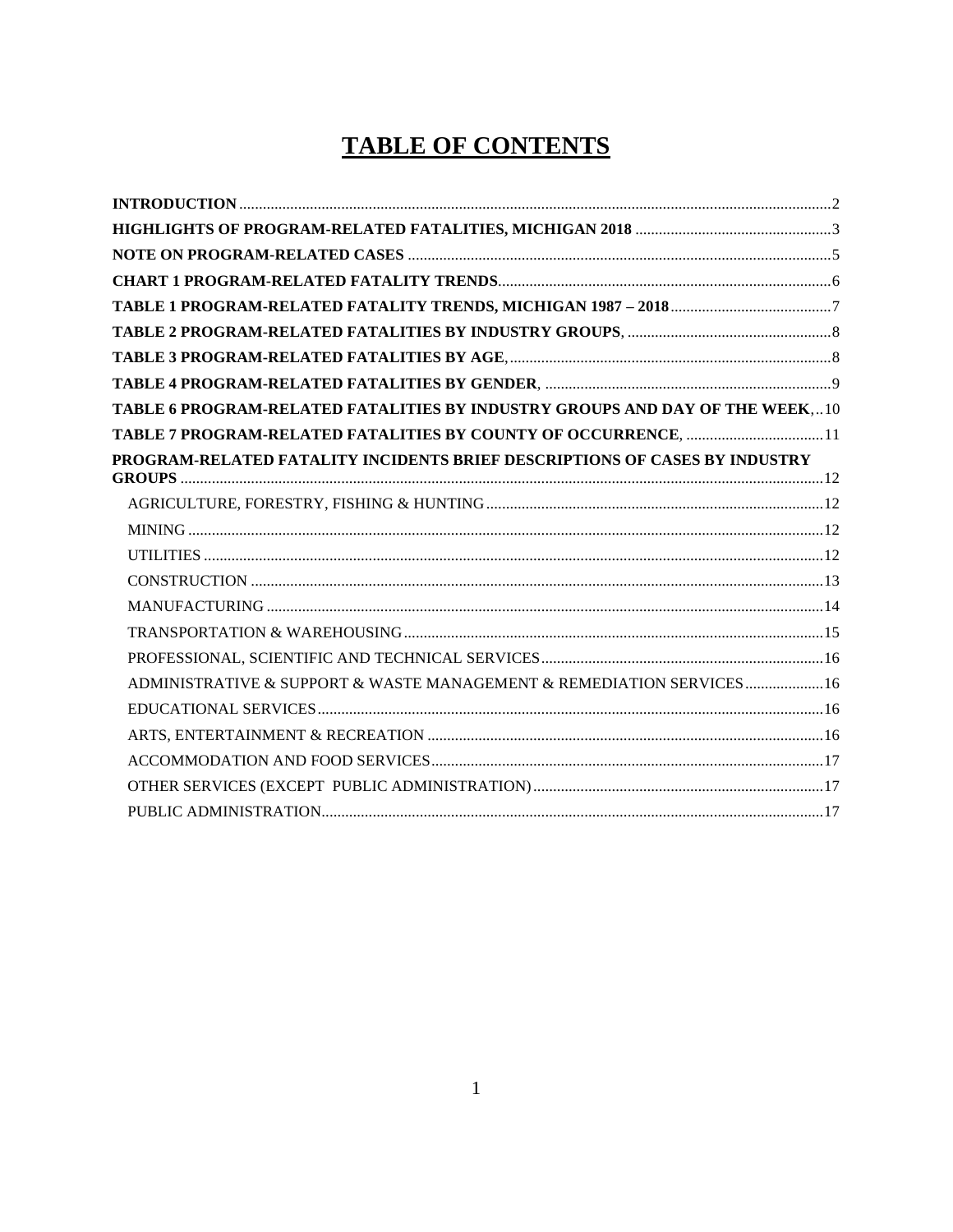#### **INTRODUCTION**

<span id="page-2-0"></span>In 2018, Michigan reported 38 Program-Related fatalities. Program-Related fatalities in Michigan are recorded and tabulated by the Management Information Systems Section (MISS), Michigan Occupational Safety and Health Administration (MIOSHA). This information was compiled from investigation data entered in the Occupational Safety and Health Administration's Information System (OIS). The conditions necessary for a fatal case to be Program-Related are defined in the [NOTE ON PROGRAM-RELATED CASES](#page-5-0) (see Page 5).

The intention of this report is to promote an understanding of what constitutes a Program-Related fatality and to assist in the continued effort of preventing and reducing fatal cases. Information presented in this report may be of special interest to employers, employees, safety professionals and consultants. Any inquiries regarding this report may be addressed to:

> **Management Information Systems Section Technical Services Division Michigan Occupational Safety and Health Administration (MIOSHA) 530 W. Allegan Street, P. O. Box 30643 Lansing, Michigan 48909-8143 Telephone (517) 284-7790**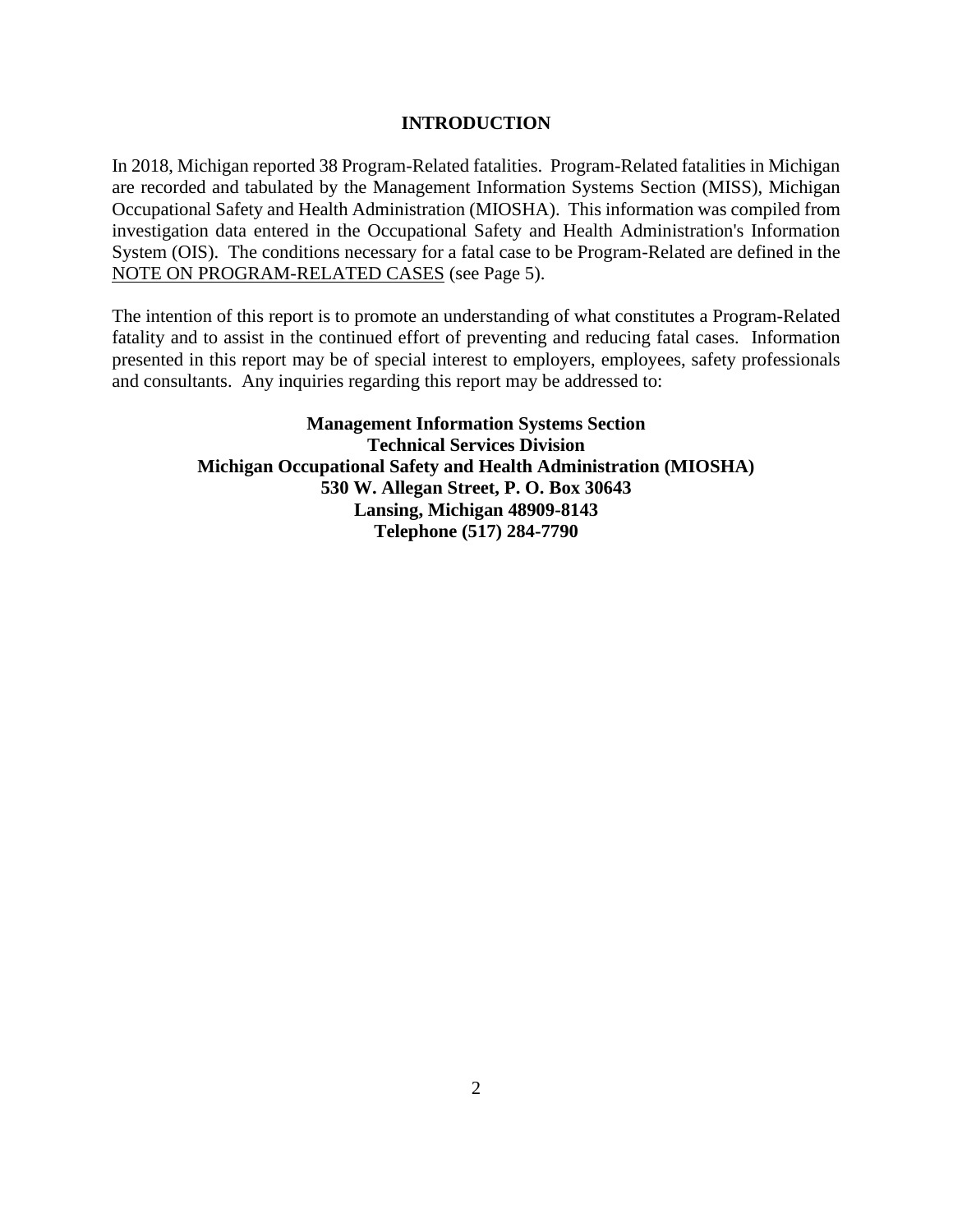#### **HIGHLIGHTS OF PROGRAM-RELATED FATALITIES, MICHIGAN 2018**

<span id="page-3-0"></span>This Program-Related fatality information for Michigan was compiled from investigation data entered in the Occupational Safety and Health Administration's Information System (OIS). Only fatal cases that are Program-Related, as defined by MIOSHA, are compiled. Therefore, the data does not include fatalities resulting from heart attacks, homicides, suicides, personal motor vehicle accidents, and aircraft accidents. The figures are shown in **[Tables 1 through 7](#page-7-0)**.

#### **PROGRAM-RELATED FATALITY TRENDS**

A definition of Program-Related cases can be found on Page 5 of this report. Program-Related fatality trends for 1987 through 2018 are shown in **[Table 1](#page-7-0)**, as well as data from 1987 through 2018 in **[Chart 1](#page-6-0)**.

This report is an overview of how the fatalities were distributed across industry groups and occupations. Frequencies of fatalities by age group, gender, month of occurrence, and counties of occurrence are also provided.

### **PROGRAM-RELATED FATALITIES BY INDUSTRY**

**[Table 2](#page-8-0)** shows the distribution of Program-Related fatalities by industry groups in 2018. This was determined by the job being performed by the employee at the time of the accident. Beginning in 2003, the industry group category is based on the Northern American Industry Classification System (NAICS), which groups establishments into industries based on the activities in which they are primarily engaged. Prior to 2003, the industry group category was based on the Standard Industrial Classification (SIC) of the employer. Due to the substantial differences between the current and previous classification systems, the results by industry in 2003 and thereafter constitute a break in series and users are advised against making comparisons between the 2003 industry categories and the results for previous years.

During 2018, the largest number of Program-Related fatalities were reported in the Construction industry (NAICS 23) with 10 fatalities. This was followed by Manufacturing (NAICS 31-33) with 7 fatalities.

#### **PROGRAM-RELATED FATALITIES BY AGE AND GENDER**

The distribution of Program-Related fatalities by age and gender are shown in **[Tables 3](#page-8-1) [and 4](#page-8-2)**. The age group of 61 and over reported eight fatalities, the age group of 51-55 and 41-45 reported six fatalities each, and the age group of 56-60 reported four fatalities. Of the 2018 fatalities, thirtyfive were male employees and three were female employees.

#### **PROGRAM-RELATED FATALITIES BY MONTH OF OCCURRENCE**

Fatality data categorized by the month of occurrence is shown in **[Table 5](#page-9-1)**.The months of May and July recorded the highest number of program-related fatalities with six each, followed by September and October with five each, and then March and April with three each.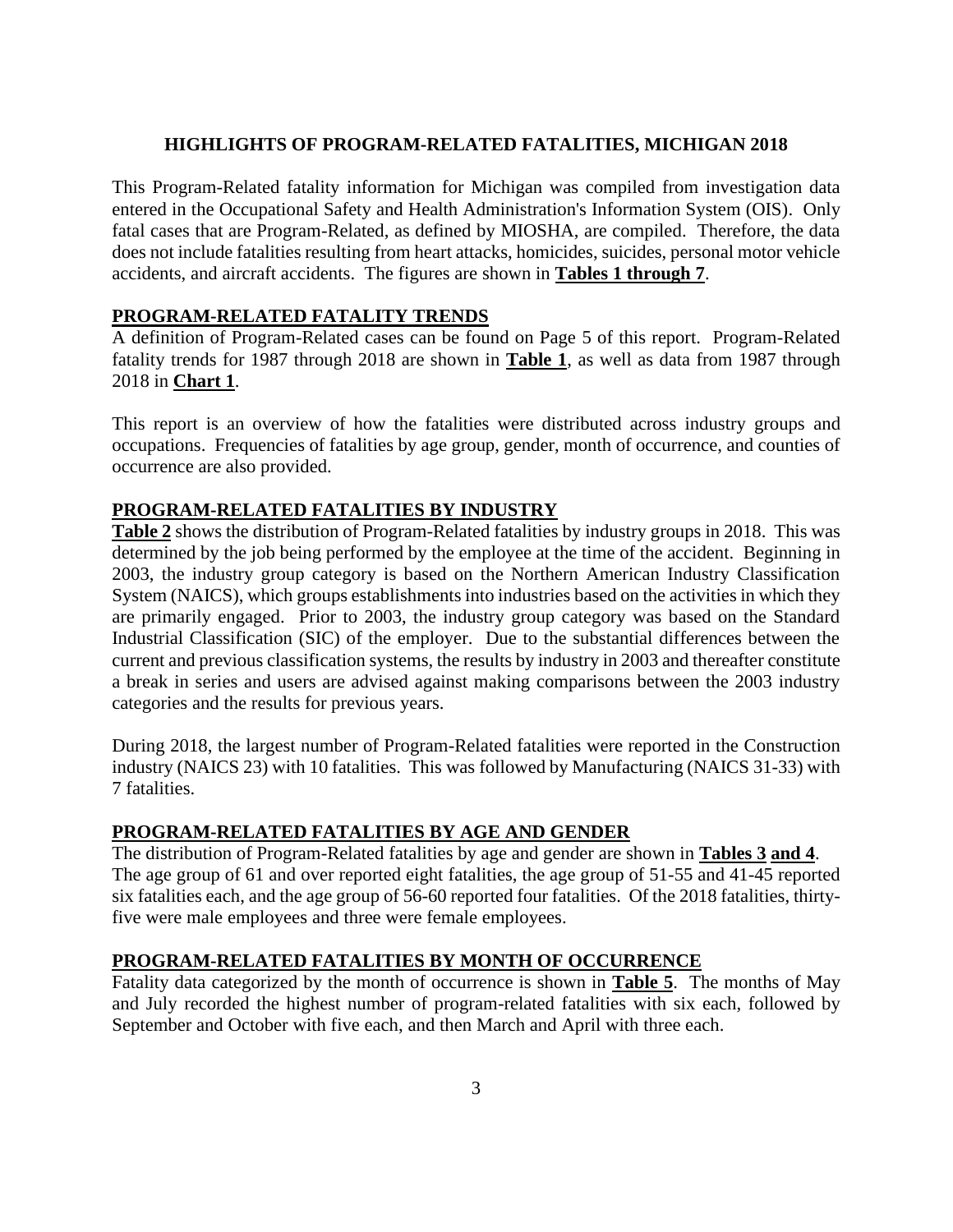# **PROGRAM-RELATED FATALITIES BY INDUSTRY GROUPS AND DAYS OF THE WEEK**

Program-Related fatalities by industry groups and days of the week are shown in **[Table 6](#page-10-0)**. The highest number of fatalities by day of the week was Monday and Thursday with eight each, followed by Tuesday with seven.

## **PROGRAM-RELATED FATALITIES BY COUNTY OF OCCURRENCE**

The distribution of fatality cases by counties shows that Program-Related fatalities were reported as occurring in twenty-two counties during 2018. Five fatalities each were reported in Wayne and Oakland Counties, four in Macomb County, three each in Saginaw and Washtenaw Counties, and two in Chippewa County. Sixty-one counties had no program-related fatalities. A complete distribution of fatality cases by county of occurrence is shown in **[Table 7.](#page-11-0)**

Even though Michigan's 2018 total Program-Related fatality cases are far less than the thousands of cases reported nationwide, the consequences of these on-the-job deaths in terms of human suffering, lost workdays, decreased production, and increased compensation rates are too significant to be overlooked.

In order for Michigan to reduce the number of on-the-job fatality cases, it requires a conscious effort on the part of employers to recognize and comply with MIOSHA standards, develop and implement safe working procedures, and assure that employees observe and practice these procedures. The MIOSHA program offers onsite consultation, education, and training (CET) opportunities to employers and employees alike to help them achieve this goal.

Those Michigan employers, who would like to request education and training services, as well as onsite consultation programs, may contact:

# **Consultation Education and Training (CET) Division Michigan Occupational Safety and Health Administration (MIOSHA) 530 W. Allegan Street, P. O. Box 30643, Lansing, Michigan 48909 Telephone (517) 284-7790**

The Program-Related fatality data for Michigan are presented in the following series of **[Tables 1](#page-7-0) [through 7](#page-7-0)**. A brief description of how the Program-Related fatalities occurred is also provided following the series of tables. The descriptions are listed by industry groups based on the North American Industry Classification System (NAICS), which is based on the activity in which the establishment is primarily engaged. Safety professionals may find this information useful for accident prevention.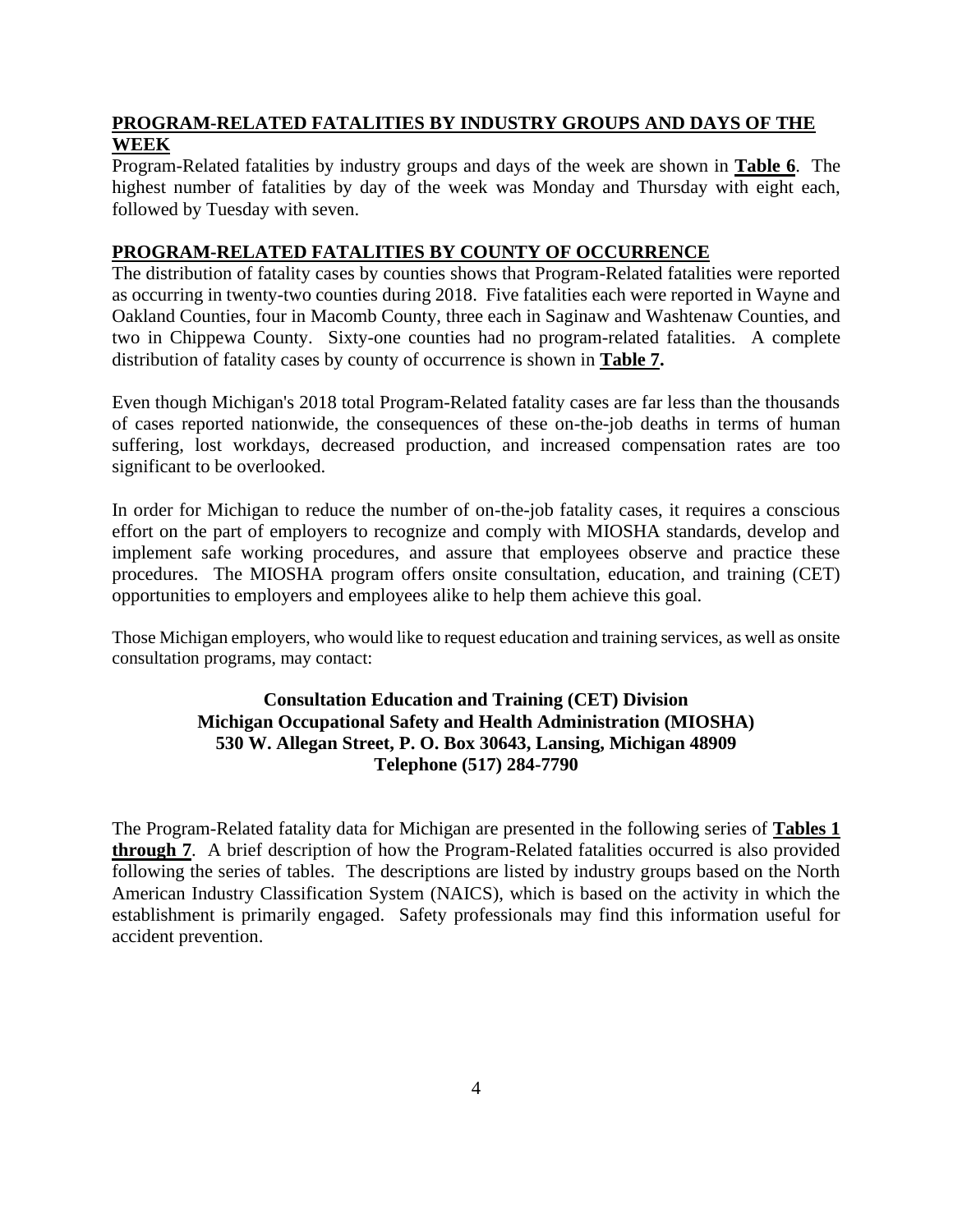#### **NOTE ON PROGRAM-RELATED CASES**

<span id="page-5-0"></span>A fatality is recorded as "Program-Related" if the deceased party was employed in an occupation included in MIOSHA jurisdiction as defined in Public Act 154 of 1974, as amended, and the fatality appears to be related to one or more of the following conditions:

- 1. The incident was found to have resulted from violations of MIOSHA safety and health standards or the "general duty" clause.
- 2. The incident was considered to be the result of a failure to follow a good safety and health practice that would be the subject of a safety and health recommendation.
- 3. The information describing the incident is insufficient to make a clear distinction between a "Program-Related" and a "non-Program-Related" incident, but the type and nature of the injury indicates that there is a high probability that the injury was the result of a failure to adhere to one or more MIOSHA standards, the "general duty" clause, or good safety and health practice.

Any inquiries may be addressed to:

**Management Information Systems Section Technical Services Division Michigan Occupational Safety and Health Administration (MIOSHA) 530 W. Allegan Street, P. O. Box 30643 Lansing, Michigan 48909-8143 (517) 284-7790**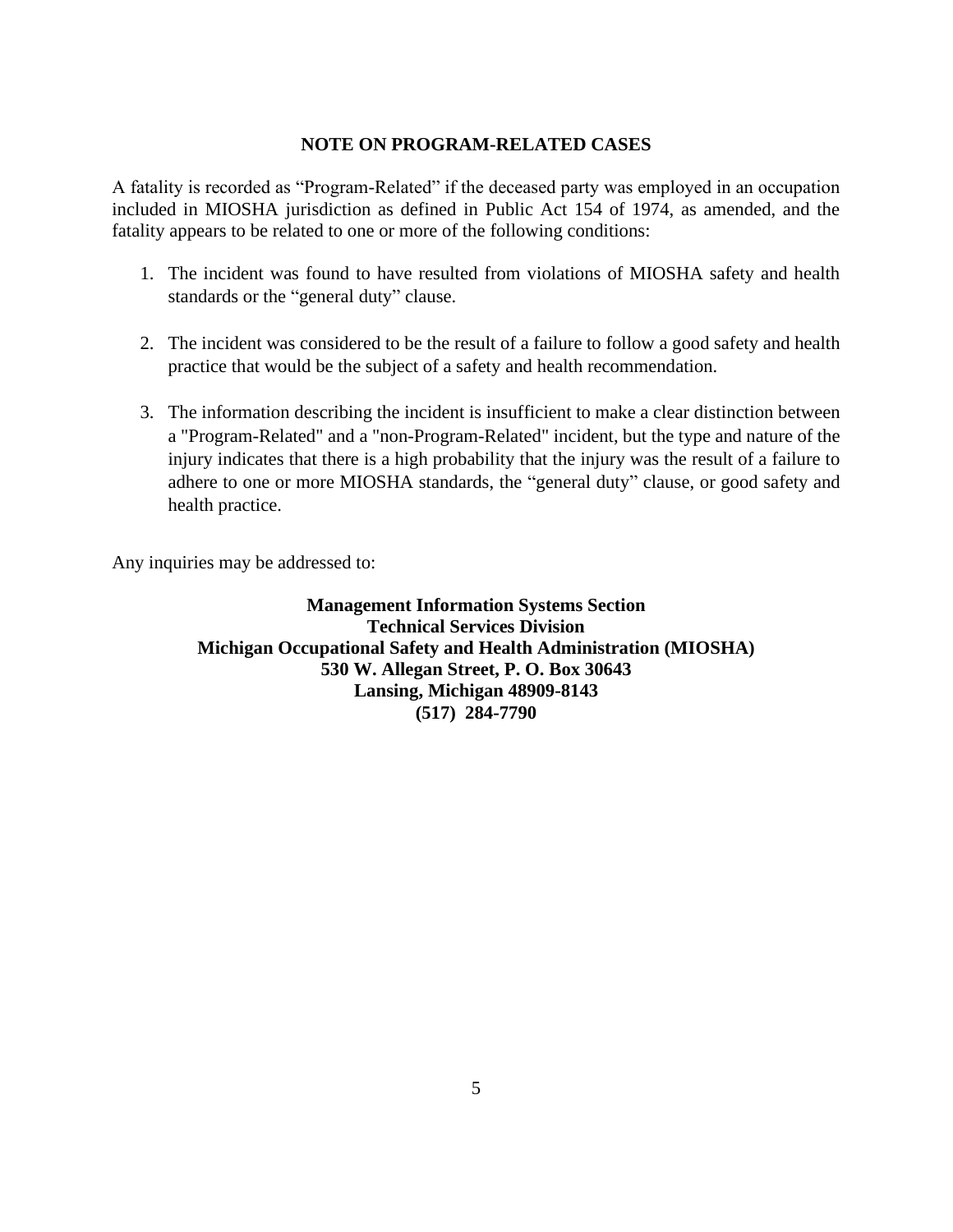# **CHART 1 PROGRAM-RELATED FATALITY TRENDS**

<span id="page-6-0"></span>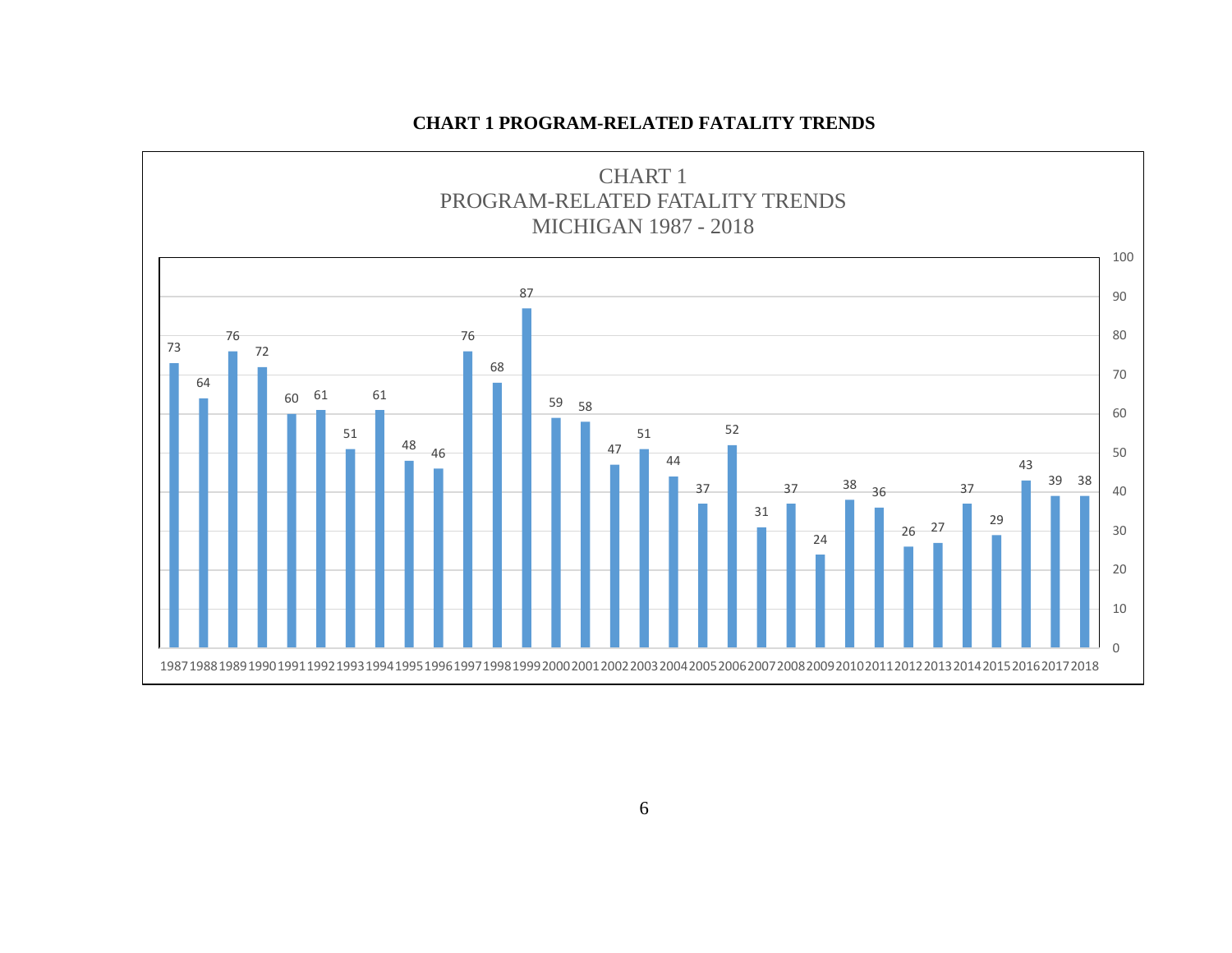| <b>YEAR</b> | <b>NUMBER</b>   | PERCENT CHANGE<br>PERCENT CHANGE |                                                     |
|-------------|-----------------|----------------------------------|-----------------------------------------------------|
|             |                 | <b>FROM PREVIOUS</b>             | <b>FROM 1987</b>                                    |
|             |                 | <b>YEAR</b>                      |                                                     |
| 1987        | 73              | $\overline{a}$                   | $\hspace{0.05cm} -\hspace{0.05cm} -\hspace{0.05cm}$ |
| 1988        | 64              | $-12.3$                          | $-12.3$                                             |
| 1989        | 76              | 18.8                             | 4.1                                                 |
| 1990        | 72              | $-5.3$                           | $-1.4$                                              |
| 1991        | 60              | $-16.7$                          | $-17.8$                                             |
| 1992        | 61              | 1.7                              | $-16.4$                                             |
| 1993        | 51              | $-16.4$                          | $-30.1$                                             |
| 1994        | 61              | 19.6                             | $-16.4$                                             |
| 1995        | 48              | $-21.3$                          | $-34.2$                                             |
| 1996        | 46              | $-4.2$                           | $-37.0$                                             |
| 1997        | 76              | 65.2                             | 4.1                                                 |
| 1998        | 68              | $-10.5$                          | $-6.8$                                              |
| 1999        | 87              | 27.9                             | 19.2                                                |
| 2000        | 59              | $-32.2$                          | $-19.2$                                             |
| 2001        | $\overline{58}$ | $-1.7$                           | $-20.5$                                             |
| 2002        | 47              | $-19.0$                          | $-35.6$                                             |
| 2003        | 51              | 8.5                              | $-30.1$                                             |
| 2004        | 44              | $-13.7$                          | $-39.7$                                             |
| 2005        | $37*$           | $-15.9$                          | $-49.3$                                             |
| 2006        | 52              | 40.5                             | $-28.8$                                             |
| 2007        | $\overline{31}$ | $-40.4$                          | $-57.5$                                             |
| 2008        | $\overline{37}$ | 19.4                             | $-49.3$                                             |
| 2009        | 24              | $-35.1$                          | $-67.1$                                             |
| 2010        | 38*             | 58.3                             | $-47.9$                                             |
| 2011        | 36              | $-5.3$                           | $-50.7$                                             |
| 2012        | 26              | $-27.8$                          | $-64.4$                                             |
| 2013        | 27              | 3.8                              | $-63.0$                                             |
| 2014        | $\overline{37}$ | 37.0                             | $-49.3$                                             |
| 2015        | 29              | $-21.6$                          | $-60.3$                                             |
| 2016        | 43              | 48.3                             | $-41.1$                                             |
| 2017        | 39              | $-9.3$                           | $-46.6$                                             |
| 2018        | 38              | $-2.6$                           | $-47.9$                                             |

# <span id="page-7-0"></span>**TABLE 1 PROGRAM-RELATED FATALITY TRENDS, MICHIGAN 1987 – 2018**

Source: MISS/TSD/ MIOSHA

\*Note: An amendment has been made to both the 2005 and 2010 fatality counts. They were previously reported as and 37 total fatalities respectively.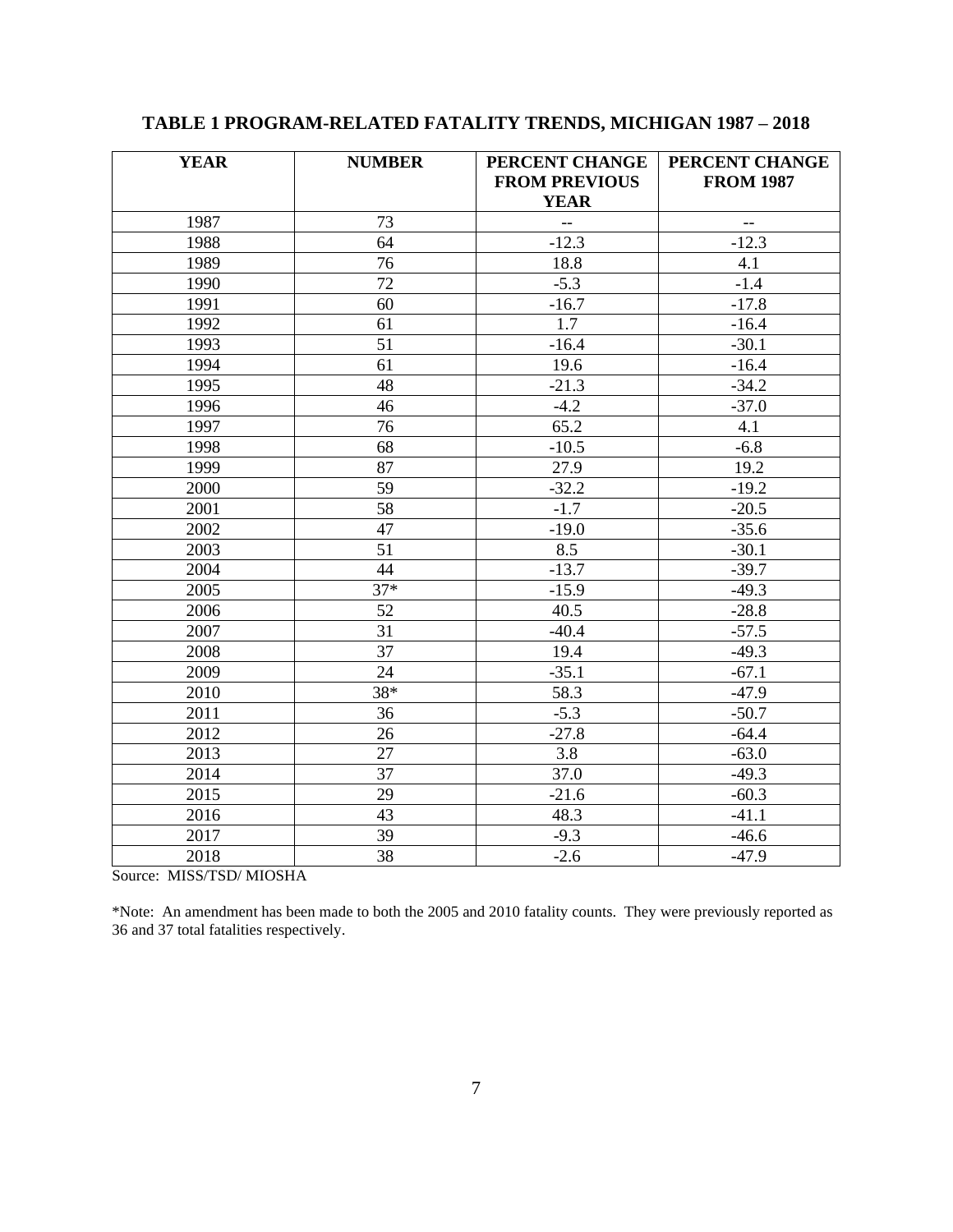# **TABLE 2 PROGRAM-RELATED FATALITIES BY INDUSTRY GROUPS**, **MICHIGAN 2018**

<span id="page-8-0"></span>

| <b>NAICS MAJOR</b> | <b>INDUSTRY GROUP</b>                           | <b>TOTAL</b>   |
|--------------------|-------------------------------------------------|----------------|
| <b>SECTOR</b>      |                                                 |                |
| 11                 | AGRICULTURE, FORESTRY, FISHING AND HUNTING      | 2              |
| 21                 | <b>MINING</b>                                   |                |
| 22                 | <b>UTILITIES</b>                                | $\overline{2}$ |
| 23                 | <b>CONSTRUCTION</b>                             | 10             |
| $31 - 33$          | <b>MANUFACTURING</b>                            | 7              |
| 48-49              | TRANSPORTATION AND WAREHOUSING                  | 4              |
| 54                 | PROFESSIONAL, SCIENTIFIC AND TECHNICAL SERVICES |                |
| 56                 | ADMINISTRATIVE AND SUPPORT AND WASTE            | 5              |
|                    | <b>MANAGEMENT AND REMEDIATION SERVICES</b>      |                |
| 61                 | <b>EDUCATIONAL SERVICES</b>                     | $\mathfrak{D}$ |
| 71                 | ARTS, ENTERTAINMENT AND RECREATION              |                |
| 72                 | <b>ACCOMMODATION AND FOOD SERVICES</b>          |                |
| 81                 | OTHER SERVICES (EXCEPT PUBLIC ADMINISTRATION)   |                |
| 92                 | PUBLIC ADMINISTRATION                           |                |
| <b>TOTAL</b>       |                                                 | 38             |

Source: MISS/TSD/ MIOSHA

Note:The industry group categories are based on the Northern American Industrial Classification System (NAICS), which is based on the activities in which the establishments are primarily engaged.

# **TABLE 3 PROGRAM-RELATED FATALITIES BY AGE**, **MICHIGAN 2018**

<span id="page-8-2"></span><span id="page-8-1"></span>

| <b>AGE</b>   | <b>NUMBER OF CASES</b> | <b>PERCENT OF CASES</b> |
|--------------|------------------------|-------------------------|
| 20 and Under |                        |                         |
| $21 - 25$    |                        |                         |
| $26 - 30$    |                        |                         |
| $31 - 35$    |                        |                         |
| $36 - 40$    |                        | 8                       |
| $41 - 45$    |                        | 16                      |
| $46 - 50$    |                        | 8                       |
| $51 - 55$    |                        | 16                      |
| $56 - 60$    |                        | 10                      |
| 61 and Over  |                        | 21                      |
| <b>TOTAL</b> | 38                     | 100                     |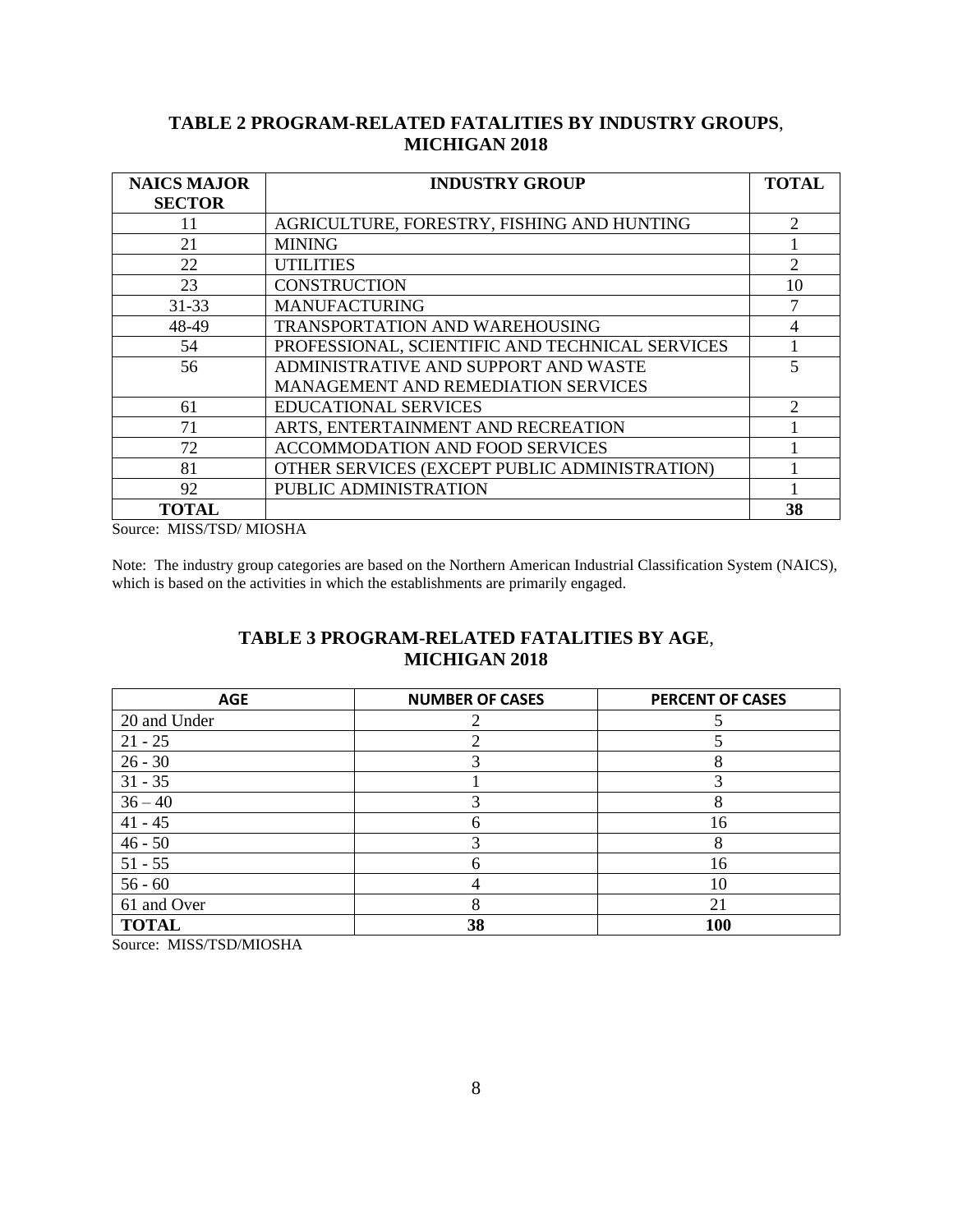# **TABLE 4 PROGRAM-RELATED FATALITIES BY GENDER**, **MICHIGAN 2018**

<span id="page-9-0"></span>

| <b>GENDER</b> | <b>NUMBER OF CASES</b> | <b>PERCENT OF CASES</b> |
|---------------|------------------------|-------------------------|
| MALE          |                        | ۹ĵ                      |
| FEMALE        |                        |                         |
| <b>TOTAL</b>  | 38                     | 100                     |

<span id="page-9-1"></span>Source: MISS/TSD/MIOSHA

# **TABLE 5 PROGRAM-RELATED FATALITIES BY MONTH OF OCCURRENCE**, **MICHIGAN 2018**

| <b>MONTH OF OCCURANCE</b> | <b>NUMBER OF CASES</b> |
|---------------------------|------------------------|
| <b>JANUARY</b>            |                        |
| <b>FEBRUARY</b>           | 2                      |
| <b>MARCH</b>              | 3                      |
| <b>APRIL</b>              | 3                      |
| <b>MAY</b>                | 6                      |
| <b>JUNE</b>               | 2                      |
| <b>JULY</b>               | 6                      |
| <b>AUGUST</b>             | ↑                      |
| <b>SEPTEMBER</b>          |                        |
| <b>OCTOBER</b>            |                        |
| <b>NOVEMBER</b>           |                        |
| <b>DECEMBER</b>           | $\overline{c}$         |
| <b>TOTAL</b>              | 38                     |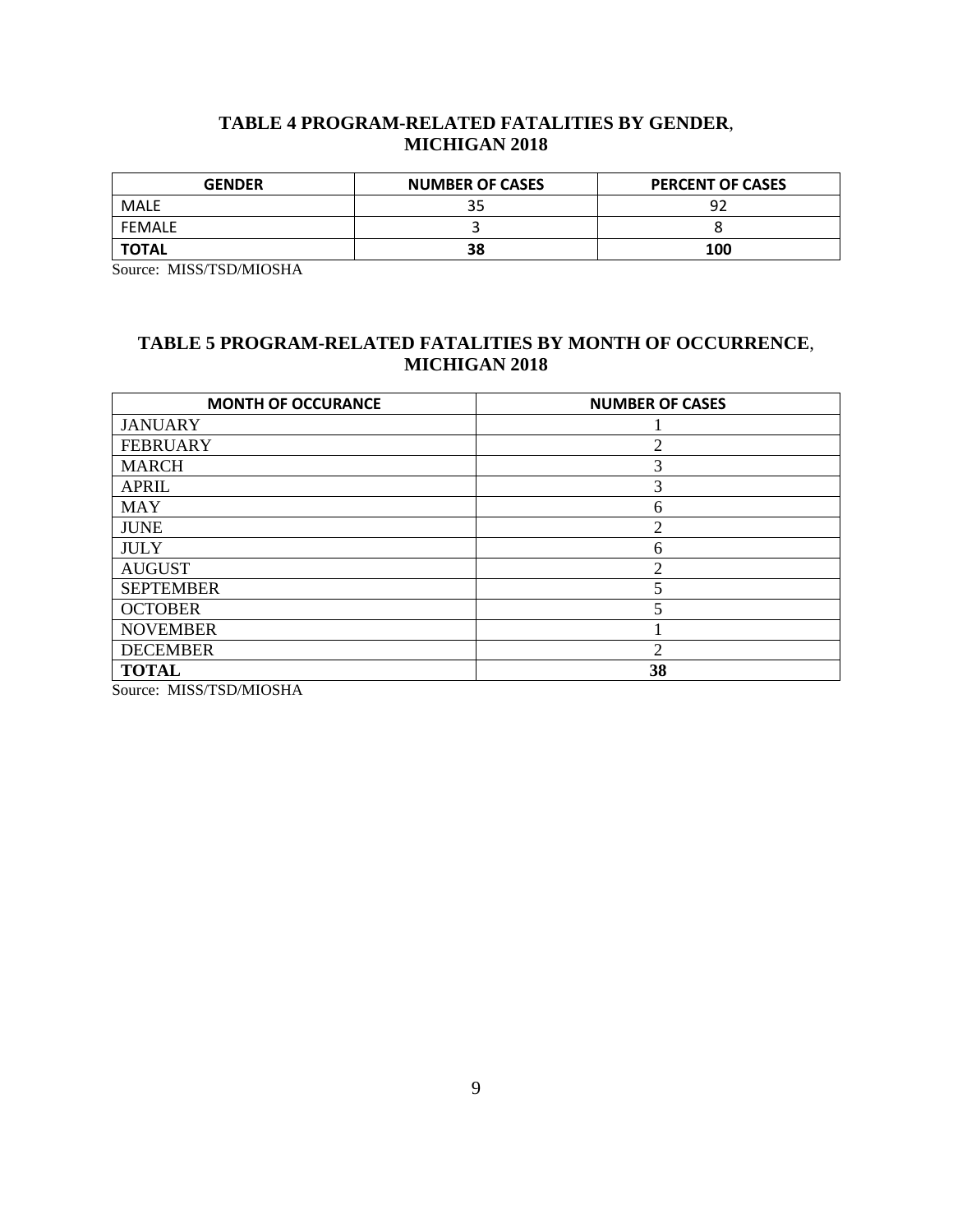# <span id="page-10-0"></span>**TABLE 6 PROGRAM-RELATED FATALITIES BY INDUSTRY GROUPS AND DAY OF THE WEEK**, **MICHIGAN 2018**

|                              | <b>DAY OF THE WEEK</b> |                |                |                |                |              |                |                         |
|------------------------------|------------------------|----------------|----------------|----------------|----------------|--------------|----------------|-------------------------|
| <b>INDUSTRY GROUP</b>        | <b>SUN</b>             | <b>MON</b>     | <b>TUE</b>     | <b>WED</b>     | <b>THUR</b>    | <b>FRI</b>   | <b>SAT</b>     | <b>TOTAL</b>            |
| AGRICULTURE, FORESTRY,       | $\theta$               | $\Omega$       | $\Omega$       | 1              | $\Omega$       | $\Omega$     | 1              | $\overline{2}$          |
| <b>FISHING &amp; HUNTING</b> |                        |                |                |                |                |              |                |                         |
| <b>MINING</b>                | $\theta$               | $\Omega$       | $\Omega$       | $\Omega$       | 1              | $\theta$     | $\Omega$       | $\mathbf{1}$            |
| <b>UTILITIES</b>             | $\mathbf{0}$           | $\overline{0}$ | $\overline{0}$ | $\overline{0}$ | 1              | $\mathbf{1}$ | $\overline{0}$ | $\overline{2}$          |
| <b>CONSTRUCTION</b>          | $\overline{0}$         | $\overline{2}$ | $\overline{2}$ | $\mathbf{1}$   | $\overline{3}$ | 1            | $\mathbf{1}$   | 10                      |
| <b>MANUFACTURING</b>         | $\overline{0}$         | 3              | $\overline{2}$ | 1              | $\mathbf{1}$   | $\theta$     | $\overline{0}$ | $\overline{7}$          |
| <b>TRANSPORTATION &amp;</b>  | $\overline{0}$         | $\theta$       | $\mathbf{1}$   | 1              | $\mathbf{1}$   | 1            | $\Omega$       | $\overline{\mathbf{4}}$ |
| <b>WAREHOUSING</b>           |                        |                |                |                |                |              |                |                         |
| PROFESSIONAL,                | $\theta$               | $\theta$       | $\Omega$       | $\Omega$       | $\Omega$       | 1            | $\Omega$       | $\mathbf{1}$            |
| <b>SCIENTIFIC AND</b>        |                        |                |                |                |                |              |                |                         |
| <b>TECHNICAL SERVICES</b>    |                        |                |                |                |                |              |                |                         |
| <b>ADMINISTRATIVE AND</b>    | $\theta$               | $\overline{2}$ | $\mathbf{1}$   | 1              | $\theta$       | 1            | $\Omega$       | 5                       |
| <b>SUPPORT AND WASTE</b>     |                        |                |                |                |                |              |                |                         |
| <b>MANAGEMENT AND</b>        |                        |                |                |                |                |              |                |                         |
| <b>REMEDIATION SERVICES</b>  |                        |                |                |                |                |              |                |                         |
| <b>EDUCATIONAL</b>           | $\theta$               | $\theta$       | $\Omega$       | $\Omega$       | 1              | 1            | $\Omega$       | $\overline{2}$          |
| <b>SERVICES</b>              |                        |                |                |                |                |              |                |                         |
| ARTS, ENTERTAINMENT,         | $\theta$               | 1              | $\Omega$       | $\Omega$       | $\Omega$       | $\Omega$     | $\Omega$       | $\mathbf{1}$            |
| & RECREATION                 |                        |                |                |                |                |              |                |                         |
| <b>ACCOMMODATIONS</b>        | $\theta$               | $\theta$       | $\Omega$       | $\mathbf{1}$   | $\Omega$       | $\theta$     | $\Omega$       | $\mathbf{1}$            |
| <b>AND FOOD SERVICES</b>     |                        |                |                |                |                |              |                |                         |
| <b>OTHER SERVICES</b>        | $\Omega$               | $\Omega$       | 1              | $\Omega$       | $\Omega$       | $\Omega$     | $\Omega$       | $\mathbf{1}$            |
| (EXCEPT PUBLIC               |                        |                |                |                |                |              |                |                         |
| <b>ADMINISTRATION)</b>       |                        |                |                |                |                |              |                |                         |
| <b>PUBLIC</b>                | $\overline{0}$         | $\theta$       | $\Omega$       | $\Omega$       | $\theta$       | $\theta$     | $\mathbf{1}$   | $\mathbf{1}$            |
| <b>ADMINISTRATION</b>        |                        |                |                |                |                |              |                |                         |
| <b>TOTAL</b>                 | $\boldsymbol{0}$       | 8              | $\overline{7}$ | 6              | 8              | 6            | 3              | 38                      |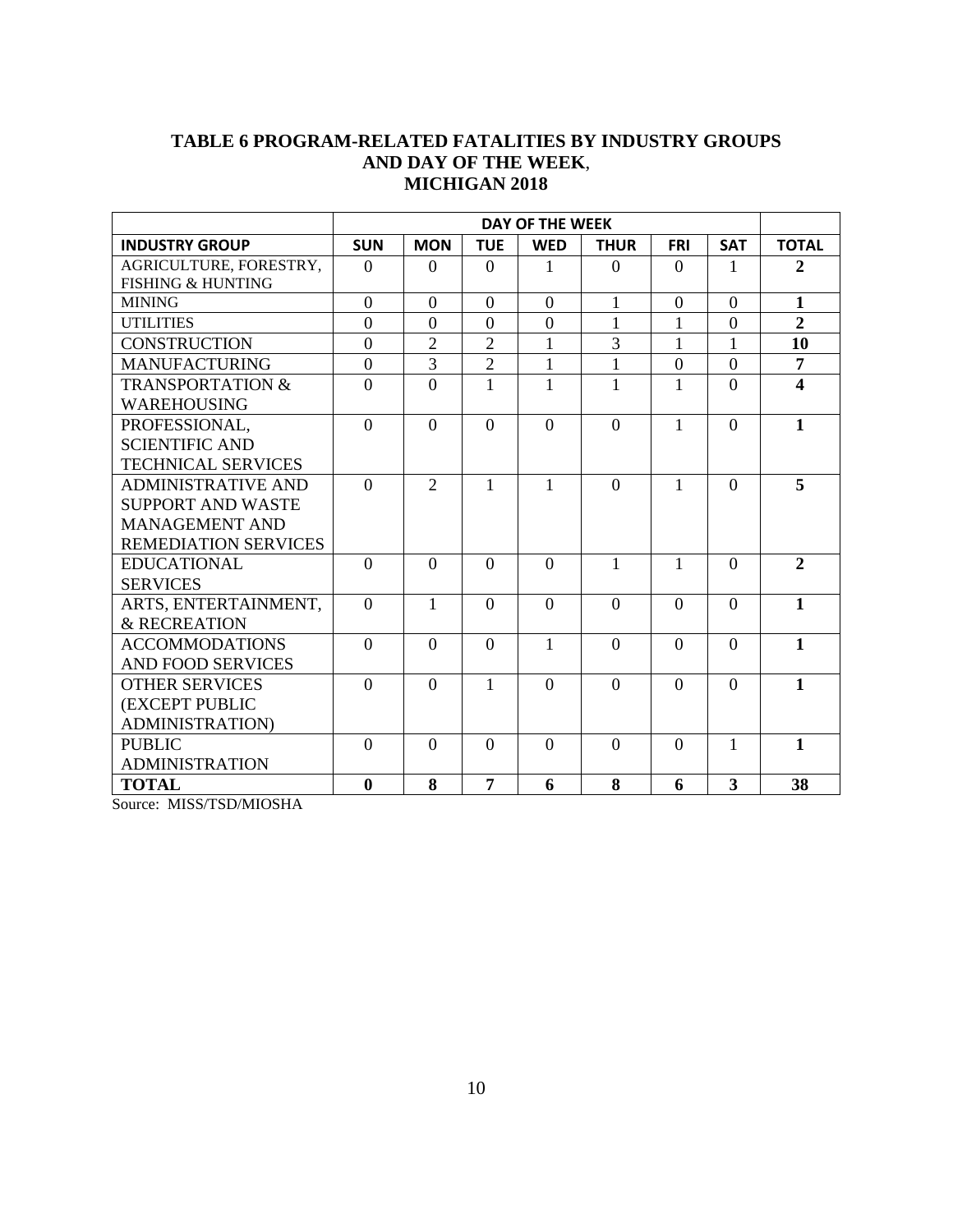# <span id="page-11-0"></span>**TABLE 7 PROGRAM-RELATED FATALITIES BY COUNTY OF OCCURRENCE**, **MICHIGAN 2018**

| <b>COUNTY</b>         | <b>NUMBER OF CASES</b> |
|-----------------------|------------------------|
| <b>ALLEGAN</b>        |                        |
| <b>ALPENA</b>         |                        |
| <b>BERRIEN</b>        |                        |
| CASS                  |                        |
| <b>CHIPPEWA</b>       | $\overline{2}$         |
| <b>GENESSE</b>        |                        |
| <b>GRAND TRAVERSE</b> |                        |
| <b>GRATIOT</b>        |                        |
| <b>INGHAM</b>         |                        |
| <b>JACKSON</b>        |                        |
| <b>KENT</b>           |                        |
| <b>MACOMB</b>         | $\overline{4}$         |
| <b>MANISTEE</b>       |                        |
| <b>MENOMINEE</b>      |                        |
| <b>MONROE</b>         |                        |
| <b>OAKLAND</b>        | 5                      |
| <b>OSCEOLA</b>        |                        |
| <b>SAGINAW</b>        | 3                      |
| <b>SAINT CLAIR</b>    |                        |
| <b>VAN BUREN</b>      |                        |
| <b>WASHTENAW</b>      | 3                      |
| <b>WAYNE</b>          | 5                      |
| <b>TOTALS</b>         | 38                     |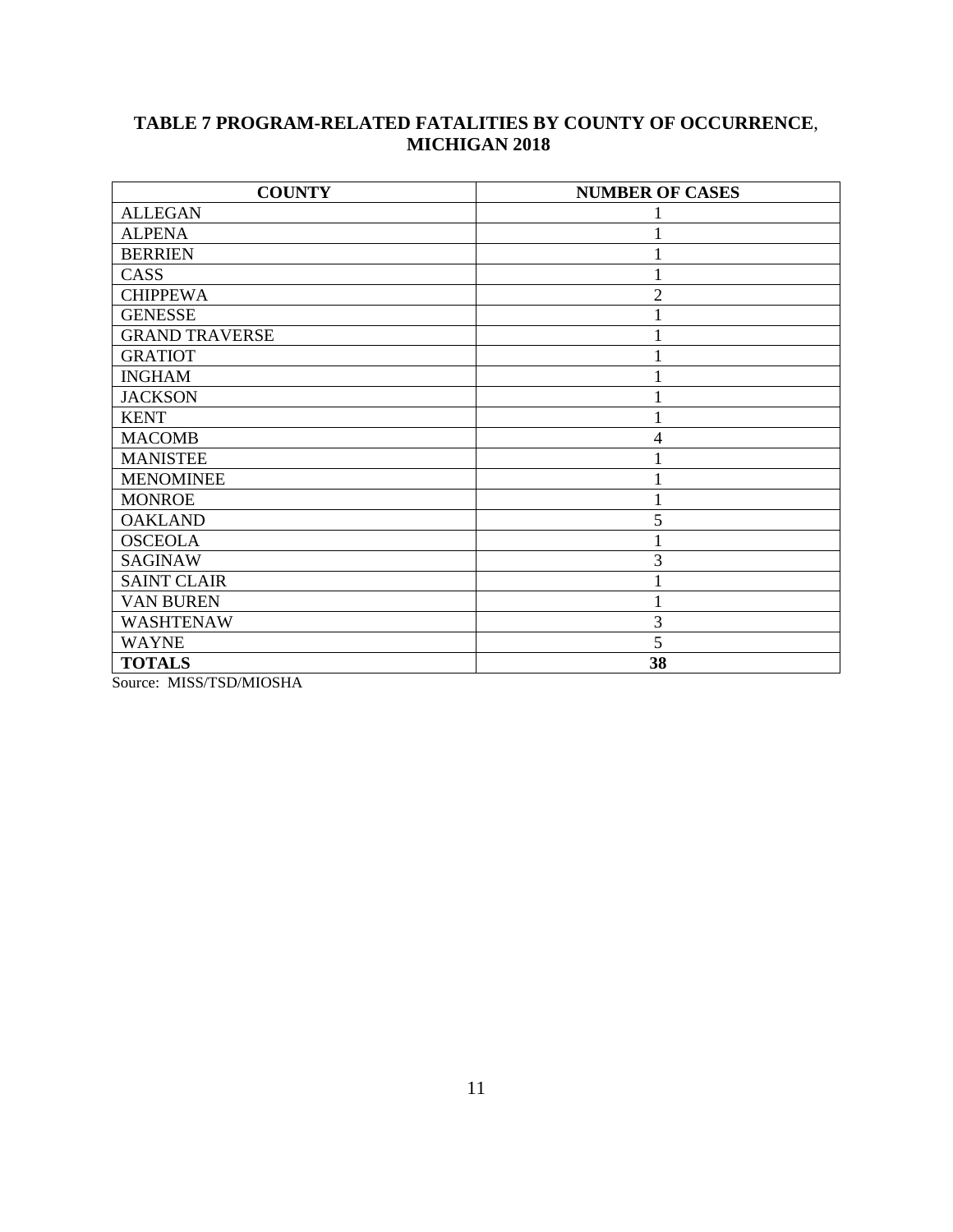### <span id="page-12-0"></span>**PROGRAM-RELATED FATALITY INCIDENTS BRIEF DESCRIPTIONS OF CASES BY INDUSTRY GROUPS**

The following descriptions are captured from the OSHA Information System (OIS) as prepared by Federal OSHA staff.

### <span id="page-12-1"></span>**AGRICULTURE, FORESTRY, FISHING & HUNTING**

- 1. At 7:45 a.m. on April 11, 2018, an employee was moving dairy cows to feed them and/ or clean out the floor area. During work, the employee was struck or pinned by one of the animals that was moving rapidly in a penned in area. The employee was killed as a result.
- 2. At 10:30 a.m. on May 26, 2018, an employee was working at a soybean farm. He was monitoring the loading of soy beans into a semi-truck. He was standing on a Werner podium ladder. The semi-truck moved to distribute the soy beans evenly in the trailer. As the semi-truck was being repositioned, it came into contact with the ladder. The employee fell from the ladder, striking the back passenger portion of the truck tractor as he fell. He sustained blunt force trauma injuries to his chest and head. The narrative did not say whether he died at the time or later.

#### <span id="page-12-2"></span>**MINING**

3. At 12:00 p.m. on July 12, 2018, an employee was operating a front end loader. The employee exited the vehicle's cab through the tractor's cab access ladder and became wedged between the cab of the front end loader and the ladder leading into the cab. As a result, the employee suffered asphyxiation.

#### <span id="page-12-3"></span>**UTILITIES**

- 4. At 8:15 a.m. on June 14, 2018, Employee #1 was removing a pipe cap and flange coupling. He was standing on an eight foot step ladder, in order to gain access to the pipe. The employee loosened the flange coupling to remove the pipe cap so that a 17-foot section of the pipe could be reinstalled for the fire suppression system. The pipe was under pressure and when the flange coupling was loosened, the 10-inch diameter pipe cap struck Employee #1 in the face. Employee #1 sustained blunt force trauma to the right front of his head, resulting in an open fracture to skull, killing him.
- 5. At 11:00 a.m. on October 5, 2018, employees were unloading a new power pole from the truck. The line worker in charge was at the controls of the Digger Derick. Employee #1 was reaching for a set of chains on the back of the truck. The boom of the Digger Derick came in contact with the Primaries (7200 Volts) and the employee was found on the ground behind the truck. The employee received medical treatment at the scene, but later died at a local hospital.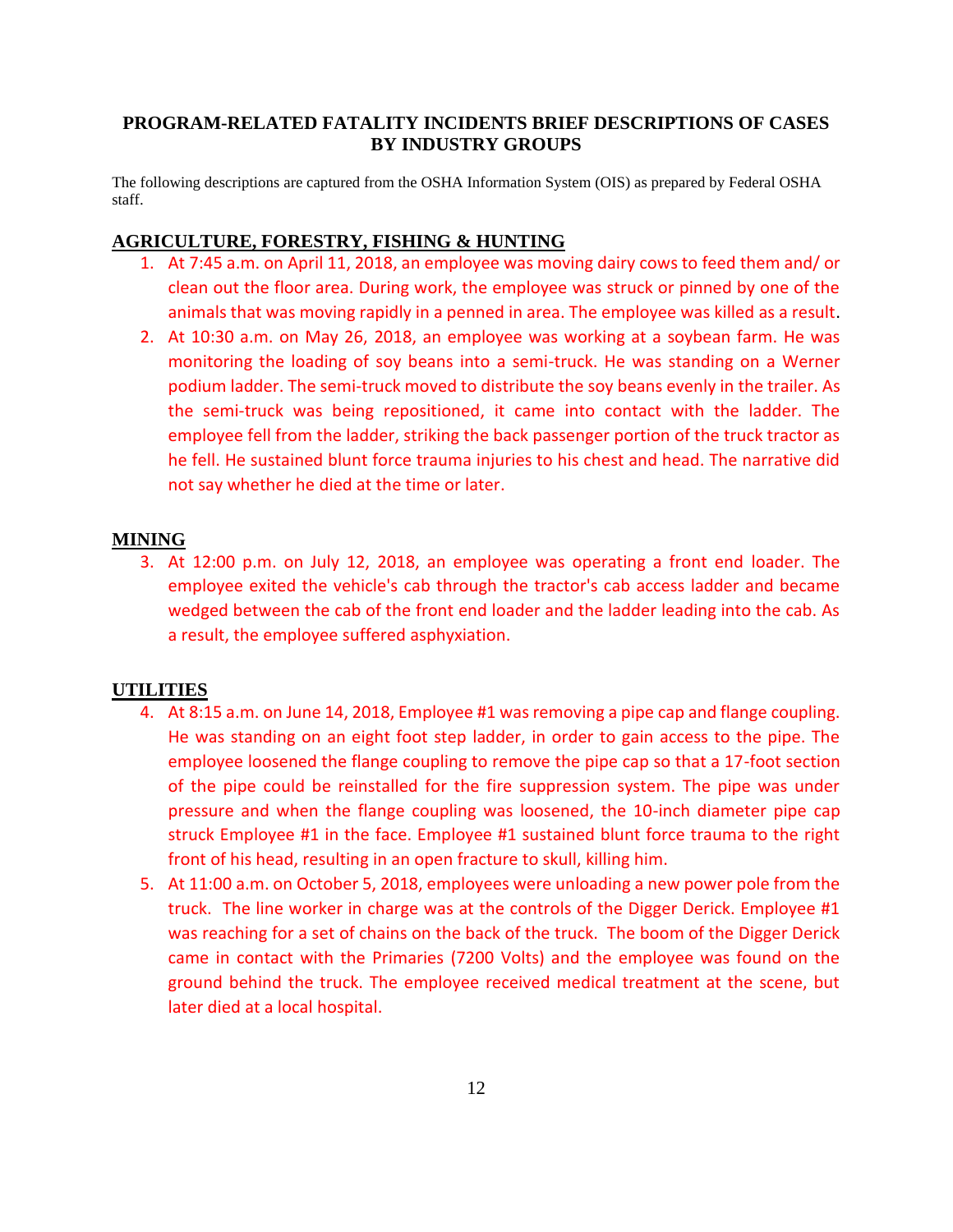#### <span id="page-13-0"></span>**CONSTRUCTION**

- 6. At 1:30 p.m. on February 26, 2018, an employee was working in a trench to cap off a building sewer line. The trench measured 9 feet wide by 12 feet deep and its sides were not unsupported. During work, the trench collapsed and trapped the employee beneath the caved-in walls. The employee was killed.
- 7. At 10:45 a.m. on April 27, 2018, an employee was performing fire watch and controlled zone access duties in the basement located below the demolition work being performed on Boiler #4. The employee was struck in the chest and abdomen by a boiler plate that was attached to a stoker chain which was cut by torches and dropped into the basement. The employee was taken to the hospital where he died later from his injuries.
- 8. At 10:30 a.m. on May 23, 2018, Employee #1 was checking the temperature and density of a newly paved asphalt roadway. A loaded asphalt dump truck with a functional, operational back-up alarm struck the employee with the right side dual steer tires and caused fatal internal injuries to his chest area.
- 9. At 1:00 a.m. on June 14, 2018, Employee #1 and Employee #2, a night shift supervisor, were hooking up a dual axle dump trailer to a pick up truck along the right side of a traffic lane closure. Their coworkers were engaged in setting steel barriers in place for the lane closure. A northbound vehicle lost control and struck the attenuator vehicle along the right side of the roadway and rolled over, striking Employee #1 along the drivers side of the pickup. Employee #1 was wearing a class II high visibility work vest during night time operations, without high visibility reflective pants. Employee #1 was killed by the vehicle which struck him. Employee #2 was hospitalized for his injuries.
- 10. At 2:30 p.m. on July 31, 2018, Employee #1 was trying to locate an underground water tap that was beneath the northbound traffic lane of the M-25 interstate. The posted speed was 50 miles per hour. While bent over, looking at the reading on a locating instrument, the employee was struck by the left front corner of a passing motor vehicle. Employee #1 was hospitalized and later died from severe internal injuries.
- 11. At 1:00 p.m. on September 24, 2018, an employee was working on a 40 gang electrical meter bank. A large bank of electrical meters and a disconnect switch cabinet fell on the employee. The employee sustained a fractured skull and was killed.
- 12. At 3:30 p.m. on September 25, 2018, two employees were raking topsoil when a vehicle crossed from the far side of the road and struck both workers, killing one employee and injuring the second. The nature of the injuries were not specified in the original narrative.
- 13. At 1:00 p.m. on October 11, 2018, an employee was standing on an 8 foot step ladder and lost his balance, falling to the concrete floor. The employee suffered massive blunt force trauma to his head and was killed.
- 14. At 2:15 p.m. on October 20, 2018, an employee was performing demolition activities and was struck by a 16 foot scaffold plank when it fell approximately 90 feet. The employee was killed.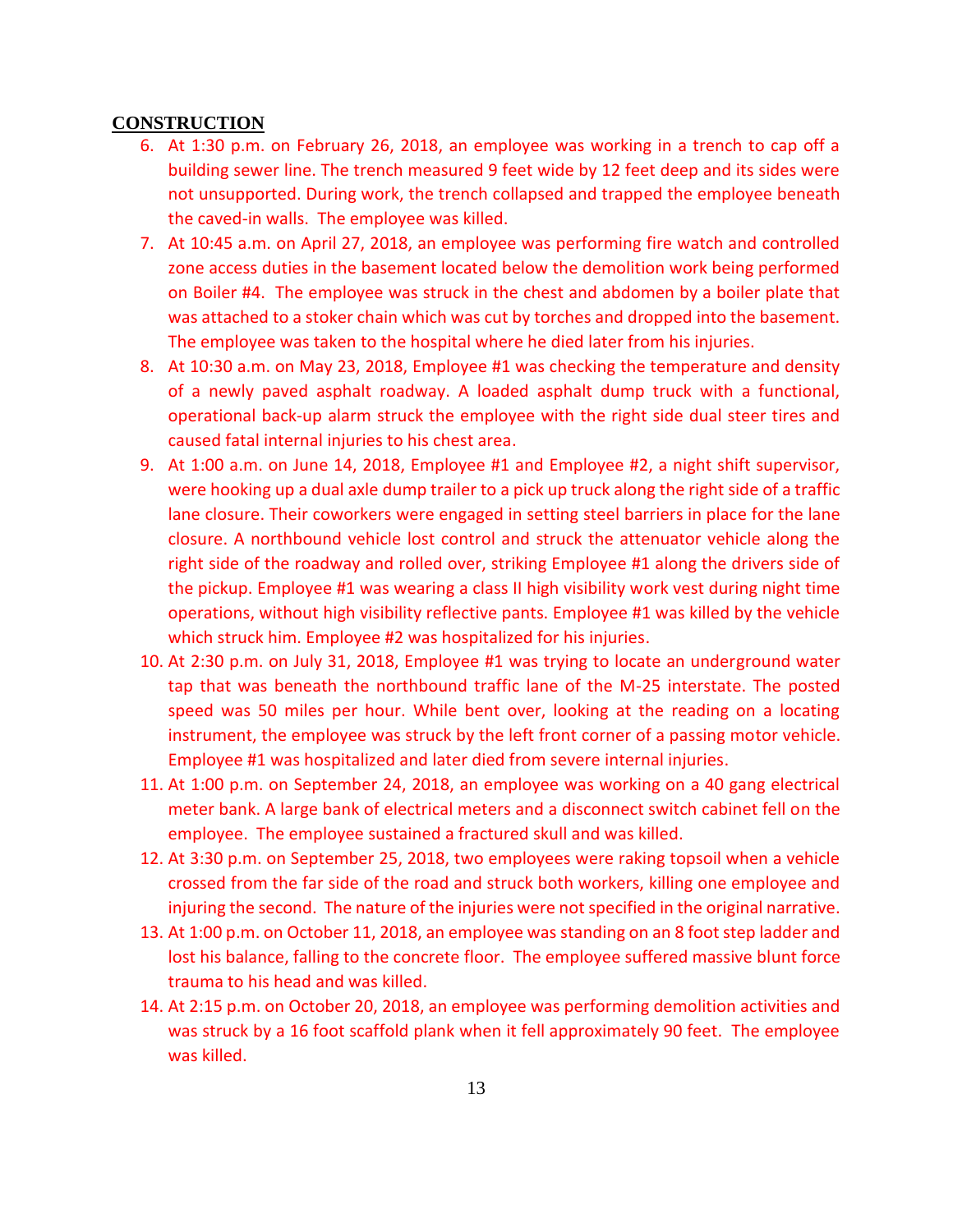15. At 10:00 a.m. on October 25, 2018, an employee was unwinding a ground glue sprayer. The employee was walking backwards when he stepped into skylight and fell through. The employee injured his back, ribs, and head. He was sent to the hospital, where he later died.

#### <span id="page-14-0"></span>**MANUFACTURING**

- 16. At 9:00 a.m. on July 16, 2018, an employee was setting up an ink pump on a printing press in preparation for printing. As the employee kneeled down next to the pump and made contact with the upper frame of the pump, he was electrocuted. The incident investigation determined that the pump frame was energized as a result of a damaged cord and plug on the pump.
- 17. At 1:30 p.m. on October 8, 2018, an employee was operating the Hitachi FR70 front end loader and slipped when he exited it's cab. The employee fell four feet to the ground and fell on his face, fracturing his facial bones and vertebra. The employee was killed. At 9:00 a.m. on July 16, 2018, an employee was setting up an ink pump on a printing press in preparation for printing. As the employee kneeled down next to the pump and made contact with the upper frame of the pump, he was electrocuted. The incident investigation determined that the pump frame was energized as a result of a damaged cord and plug on the pump.
- 18. At 6:15 p.m. on May 8, 2018, Employee #1 was showing a coworker how to operate a tube cutting machine in order to cut a 2.5 inch diameter tubing used to build rollers. The employee adjusted the machine speed, and the tube popped out when cut, striking the employee on the left side of his neck. He sustained a deep laceration to his neck, killing him.
- 19. At 3:15 p.m. on July 12, 2018, an employee was performing abrasive blasting with metal shot in a tank that measured approximately 28-29 feet long by 8-9 feet high. The employee was wearing an Apollo supplied air respirator helmet (model number: 600) and exhaust ventilation was being used in the space. For an unknown reason, the employee collapsed and stopped breathing. The employee was found by a manager that began to perform CPR. However, the employee could not be revived and was determined dead. The incident investigation reported that the medical examiner was unable to determine a cause of death or manner of death. Carbon monoxide poisoning, as well as any preexisting medical conditions were ruled out. However, it was discovered that he had not had a respiratory medical evaluation prior to wearing the helmet, nor had he received training.
- 20. At 8:00 p.m. on July 30, 2018, an employee was returning from an outside break location and was walking through the JL WIP area to return to her work location. While walking through the area, an overhead pipe fell and struck the employee in the head. The cast iron pipe was approximately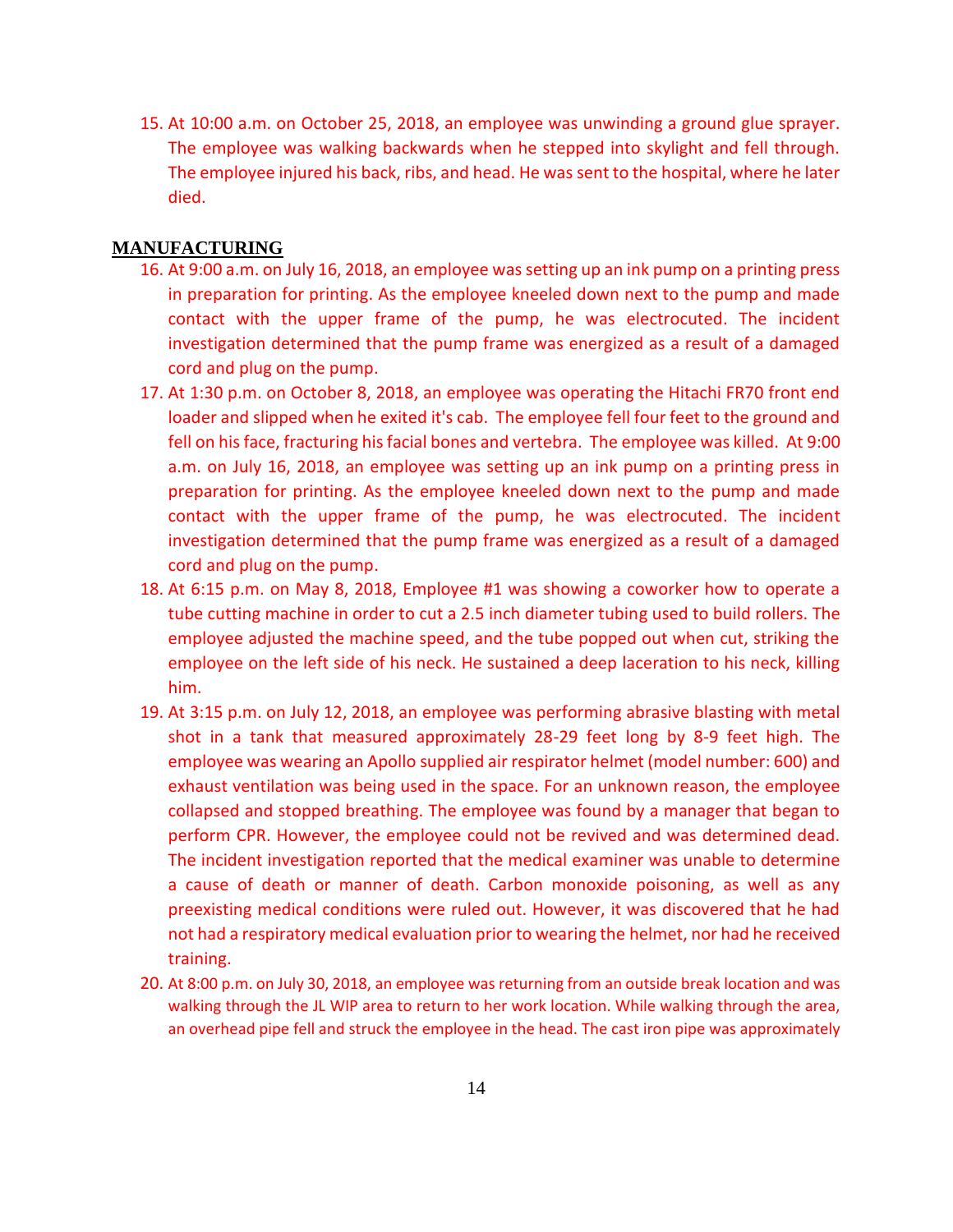262 inches in length and 6 inches in diameter. The employee sustained blunt force trauma to head and neck. The employee was killed.

- 21. At 4:00 p.m. on August 21, 2018, an employee was handling a carbon plate and dropped it on his ankle, cutting or scratching it. The injury became infected several days later and the employee was hospitalized, later dying when the wound became septic.At 9:00 a.m. on May 17, 2018, Employee #1 was walking toward his work station. The employee tripped on the plastic banding in the walkway. He fell onto the concrete floor, fracturing his elbow and causing a fatal injury to his liver. Employee #1 was killed in the fall.
- 22. At 12:05 p.m. on September 5, 2018, an employee returned from lunch and had been relaxing near an intersection of a conveyor and a machine. The employee was found unresponsive and possibly electrocuted when he made contact with the conveyor and machine at the same time.

#### <span id="page-15-0"></span>**TRANSPORTATION & WAREHOUSING**

- 23. At 8:30 p.m. on January 10, 2018, an employee was placing hooks on the rear of a flatbed truck when he was struck by another vehicle. The employee became pinned between the rear of the flatbed, and the front of the other vehicle, resulting in his death. The cause of death was attributed to severe blunt force trauma to the chest and neck.
- 24. At 11:35 a.m. on March 28, 2018, an employee died from a fall after being hospitalized for 12 days. At the time of the incident, the employee was operating a loader to fill semitrailers with corn that was stored outside of a grain elevator. It was his second day on the job, performing the transferring of corn. While descending the loader's ladder, the employee fell and struck a concrete surface. There were no witnesses. The employee was found unconscious by co-workers (truck drivers) and emergency services were called. Emergency services, upon arrival, transported the employee to a nearby hospital for treatment. The employee was admitted, however, died as a result of his injuries.
- 25. At 10:11 a.m. on May 29, 2018, an employee was working as a tow truck operator for a firm that engaged in towing motor vehicles, or vehicle recovery. The employee responded to a call that involved a school bus with dual rear tires and one of the tires had a flat on the passenger side. The employee positioned his tow truck, or wrecker, in front of the bus. He was lying on the ground just in front of the bus trying to see what equipment he would need to pick up and tow the bus. A 2008 Ford Explorer struck the back of the bus at an extreme speed. It pushed the bus over the employee and into the back of the wrecker. The employee was crushed by the bus. Its spring shackle bolts penetrated his back, killing him.
- 26. At 9:00 a.m. on May 17, 2018, Employee #1 was walking toward his work station. The employee tripped on the plastic banding in the walkway. He fell onto the concrete floor, fracturing his elbow and causing a fatal injury to his liver. Employee #1 was killed in the fall.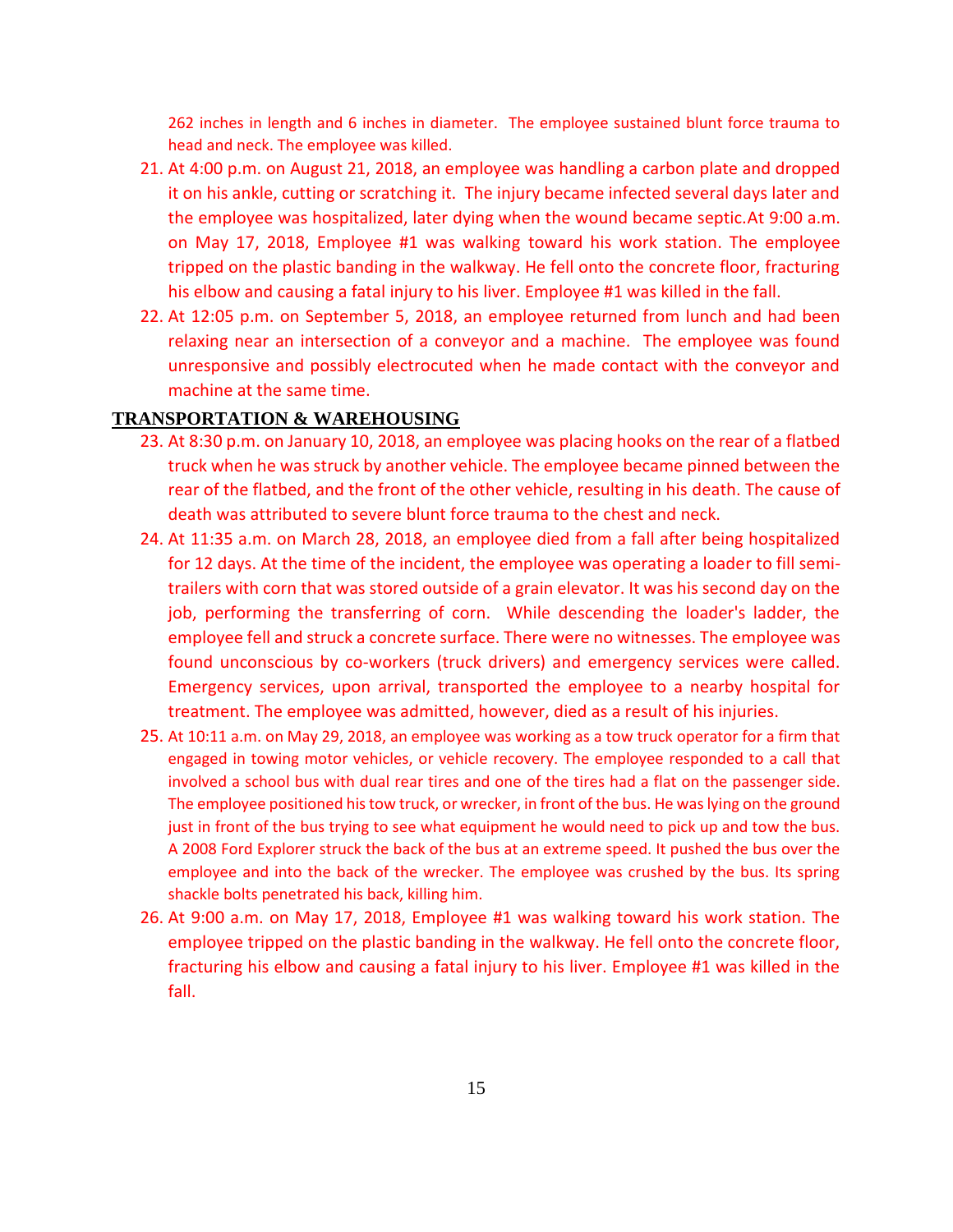#### <span id="page-16-1"></span><span id="page-16-0"></span>**PROFESSIONAL, SCIENTIFIC AND TECHNICAL SERVICES**

27. At 6:30 a.m. on November 30, 2018, an employee was gathering feed samples at a dairy to check on nutrition. The employee walked up to face of sheer wall of bulker of corn silage when a large section broke off landing on and engulfing him. The employee died of asphyxiation.

# **ADMINISTRATIVE & SUPPORT & WASTE MANAGEMENT & REMEDIATION SERVICES**

- <span id="page-16-2"></span>28. At 11:30 a.m. on April 30, 2018, an employee was dumping mulch from a dump truck and left the truck bed elevated. The truck struck and pulled down several overhead power lines and the employee attempted to manually remove the energized lines with the use of a wooden hammer handle. The employee came into contact with an energized conductor and was electrocuted.
- 29. At 12:00 p.m. on May 4, 2018, Employee #1 was moving mulch to different areas of the property. The employee was struck and killed by a falling willow tree limb.
- 30. At 7:45 a.m. on September 18, 2018, an employee was loading refuse into a garbage truck when he was struck by a passing 1997 Ford F-150 pickup truck. The employee became pinned between the garbage truck and the pickup truck and was killed.
- 31. At 3:45 p.m. on September 24, 2018, an employee was removing a large 12 inch diameter branch of cottonwood tree while up approximately 30 feet in a bucket truck with no fall protection worn. A line was tied to the branch and attached to tractor and tension was placed upon the branch as the tractor backed away. The employee was knocked from the bucket and fell to the ground when the cut was made on the branch and the tension was suddenly released. The employee was killed.
- 32. At 7:45 a.m. on December 12, 2018, an employee was working at a solid waste transfer site and was struck by a Volvo L150H Loader, killing him.

### **EDUCATIONAL SERVICES**

- 33. At 8:00 a.m. on March 15, 2018, an employee was walking across a parking lot to get to his personal vehicle when he slipped and fell, fracturing his left femur. The employee died at his home residence due to the underlying cause of probable cerebrovascular accident and hypertension.
- 34. At 8:00 a.m. on March 23, 2018, an employee was acting as a crossing guard and was directing traffic when she was struck and killed by a motor vehicle.

### <span id="page-16-3"></span>**ARTS, ENTERTAINMENT & RECREATION**

35. At 11:45 a.m. on February 26, 2018, an employee was operating an JD Gator XUV 625i to plow a six-foot wide snow drag on a ski slope, when a snowmobile broadsided the vehicle. The employee became trapped in the plow vehicle and a fire occurred. Emergency services responded to the incident, but were too late. The employee could not be freed and was killed.